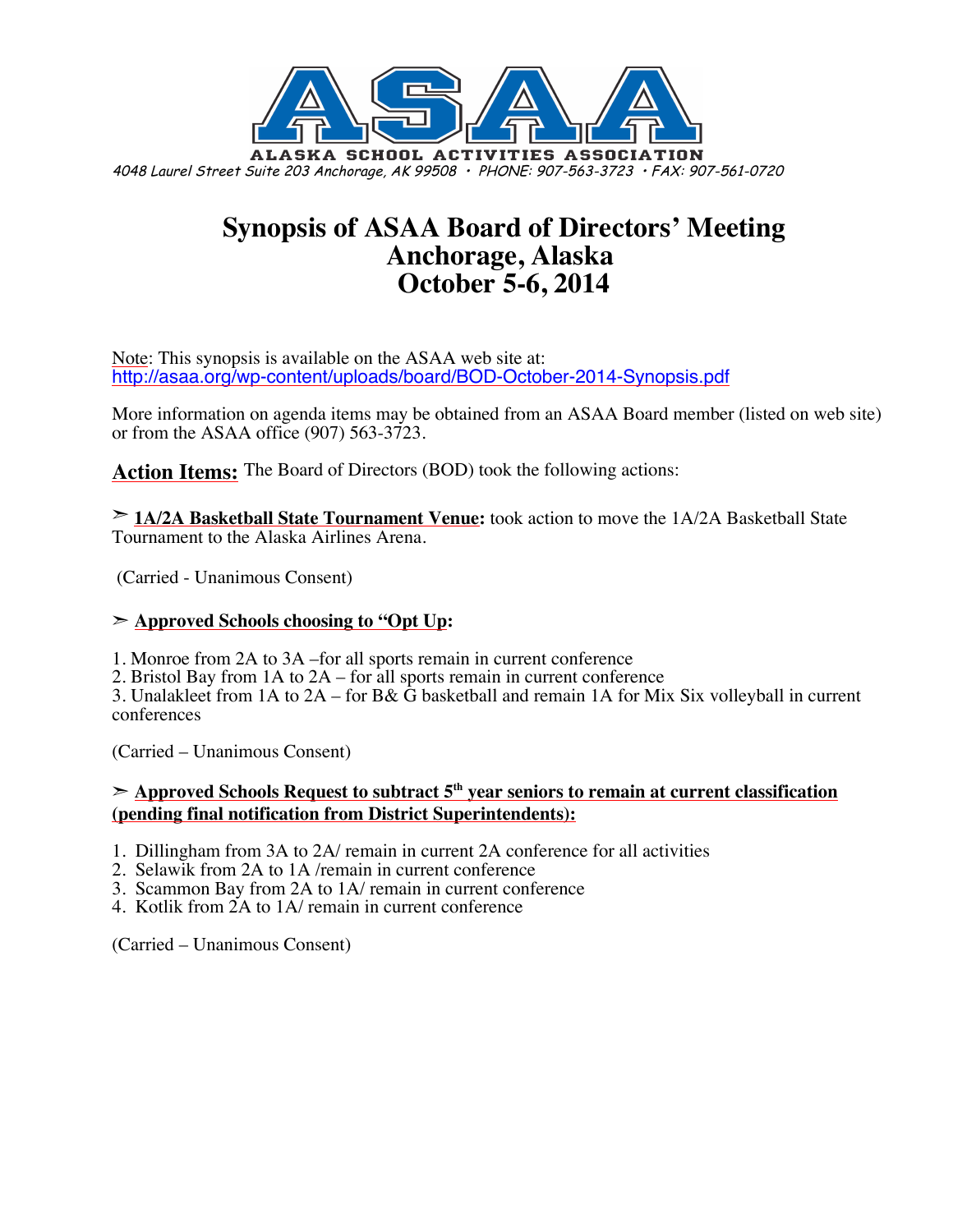#### ➣ **Approved Schools changing classification due lower enrollement:**

1. Petersburg from 3A to 2A – placed in SE Conference for volleyball & basketball

2. Walter Northway from 2A to 1A – for basketball move to Golden Heart/ Denali for Mix Six volleyball

3. Tri-Valley from 2A to 1A – for basketball move to Golden Heart/ Denali for Mix Six volleyball

4. Tok from 2A to 1A – for basketball move to Golden Heart/ Denali for Mix Six volleyball

5. Cordova from 3A to 2A – basketball move to Interior Conference/ Borealis for volleyball

(Carried – Unanimous Consent)

➣ **Transfer Bylaw Changes:** After further discussion, approved the posting of a proposed amendment dealing Transfers Without a Bona Fide Change of Residence of Parents. Proposed wording will be sent out to schools and districts and this will be an action item during the December board meeting.:

Article 12, Section 9, A. 3 Transfer Without a Bona Fide Change of Residence of Parents:

3. Transfer Without a Bona Fide Change of Residence of Parents: A student who transfers without a bona fide change of residence of parents or guardians, is ineligible for interscholastic competition for **(delete) ninety school days** (**add) one calendar year (delete), including state approved in-service days**, from the date of first attendance in the new school. Students who live with coaches are ineligible (see Section 5, C). **(delete)** Summer school attendance will not be **considered in determining the date of first attendance for the purposes of this section. Practices before classes begin in the fall do not count as part of the ninety school days.**

The revised section would read as follows:

3. Transfer Without a Bona Fide Change of Residence of Parents: A student who transfers without a bona fide change of residence of parents or guardians, is ineligible for interscholastic competition for **one calendar year**, from the date of first attendance in the new school. Students who live with coaches are ineligible (see Section 5, C).

(Carried 6-2)

➣ **FY15 Budget Amendment:** move to accept Budget Revisions for 2014-15 (Carried – Unanimous Consent)

➣ **Kodiak Soccer Placement:** move to place Kodiak in Northern Lights South conference for soccer (Carried – Unanimous Consent)

➣ **Cheer Practice Extension**: moved all cheer squads participating in UAA Shootout Event be allowed to start practice on November 10, 2014. (Carried – Unanimous Consent)

➣ **8 Man Football:** moved to change the enrollment number to 350 for 8 man football teams (Carried – Unanimous Consent)

➣ **Reg 3 Softball Request:** moved that with consent of both coaches in small schools could play 7 innings (which could go beyond 90 min) (Carried 5-3)

**Reports:** The BOD heard the following reports:

- Board Members
- State Tournaments
- Finance Committee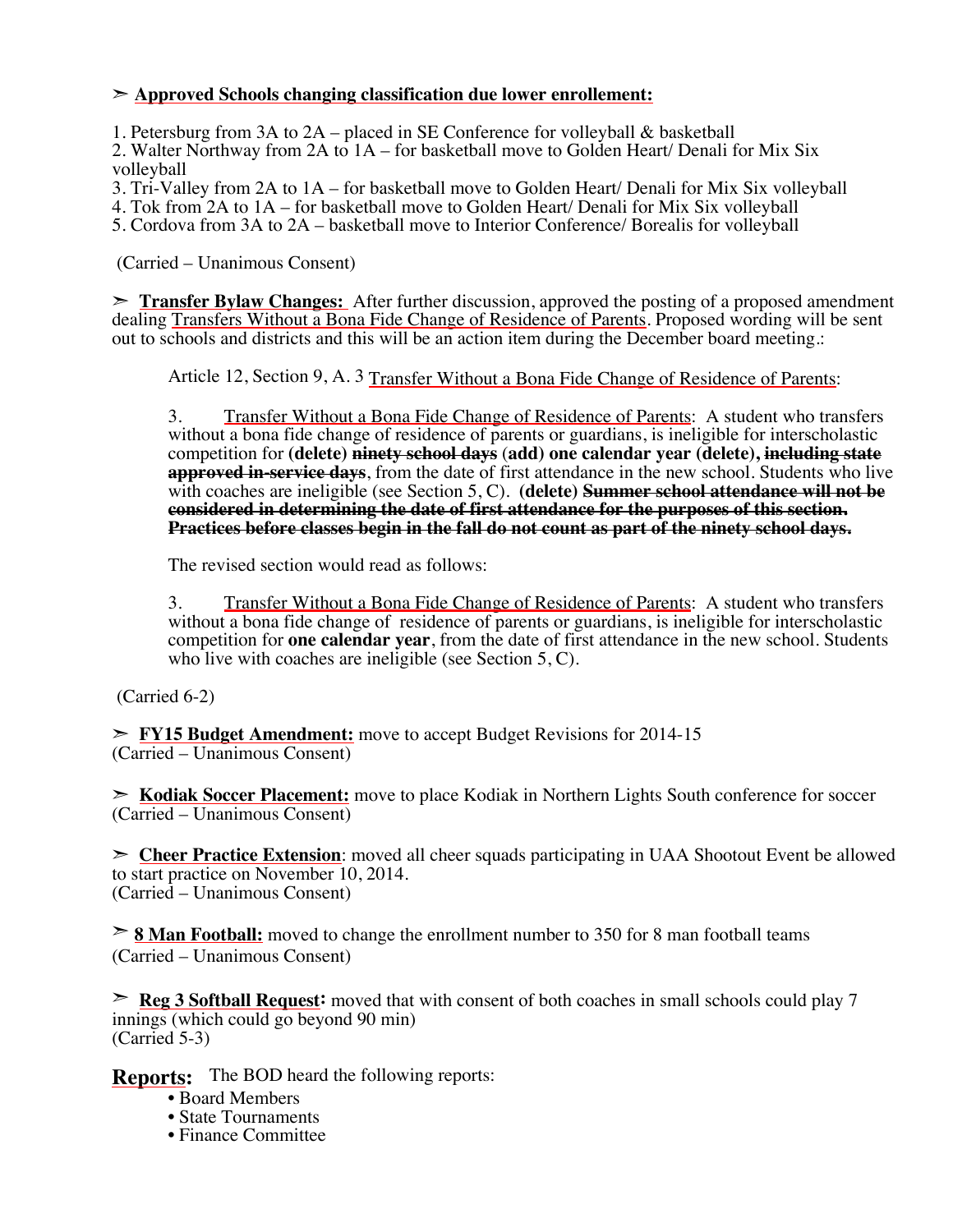- Student Government
- Officials/Coaches
- Sponsorships/Marketing/Promotions
- Play for Keeps, Win for Life/Hall of Fame
- Sports Medicine Advisory Committee (SMAC)
- Executive Director

**Public Comments:** No members of the public spoke on agenda or non-agenda items during this designated time.

**Executive Session:** The board moved into executive session to discuss financial and personnel matters.

**Workshop:** The board held a workshop to review the Committee Reports from the Transfer, Calendar and Football Committees

### **Student Eligibility Hearing:** None

**Tabled Items:** No items were tabled.

**Discussion Items:** The BOD discussed the following items:

➣ **Football Committee:** Discussed the need to set a higher number for the 8-man football to see how many of the current small schools would make the change. Executive Director will contact schools currently below 350 students to determine how many would rather now play 8-man. School will have until December 1 to declare either 8-man. Depending on how many schools then remain in the Small School Division, the Board will then have to determine how to re-do the current Medium enrollment numbers. The Board does not see having 4 divisions for football

➣ **Transfer Committee:** Discussed revising the Transfer without Bona Fide Move of Parents Bylaw. Discussed allowing students transferring without a move of parents to be able to participate at "subvarsity or in non-State Qualifying competitions. Discussed not all activities have "sub-varsity" levels. Discussed how the "Transfer Committee" will need to now look at the entire "Waiver" process. Students/Parents have found ways to circumvent the system by claiming a variety of hard to verify hardships (academic needs, harassment, depression, etc.). Discussed need to add additional language to Transfer Wavier form to have the sending school give input on if the transfer is athletically motivated.

➣ **Calendar:** Reviewed the recommendation of the Calendar Committee. The Committee would prefer to see a pre-1997 calendar, but see this recommendation as better than the current one which has separate Small and Large School Wrestling season.

Executive Director directed to send out to the Board Members those recommendations so the Board can review it at their next Regional meetings. The Board will adopt the 2015-16 Calendar at the December Board Meeting.

➣ **Out-of-Season Coaching/Contact Committee Report:** Discussed how since many schools hire their high school coaches who are also comp coaches, it make "Out of Season Contact" a almost impossible rule to enforce. Committee will discuss times for camps and clinics. Committee wants to encourage multiple sport athletes. The Committee will meet again prior to the December meeting to make a final recommendation.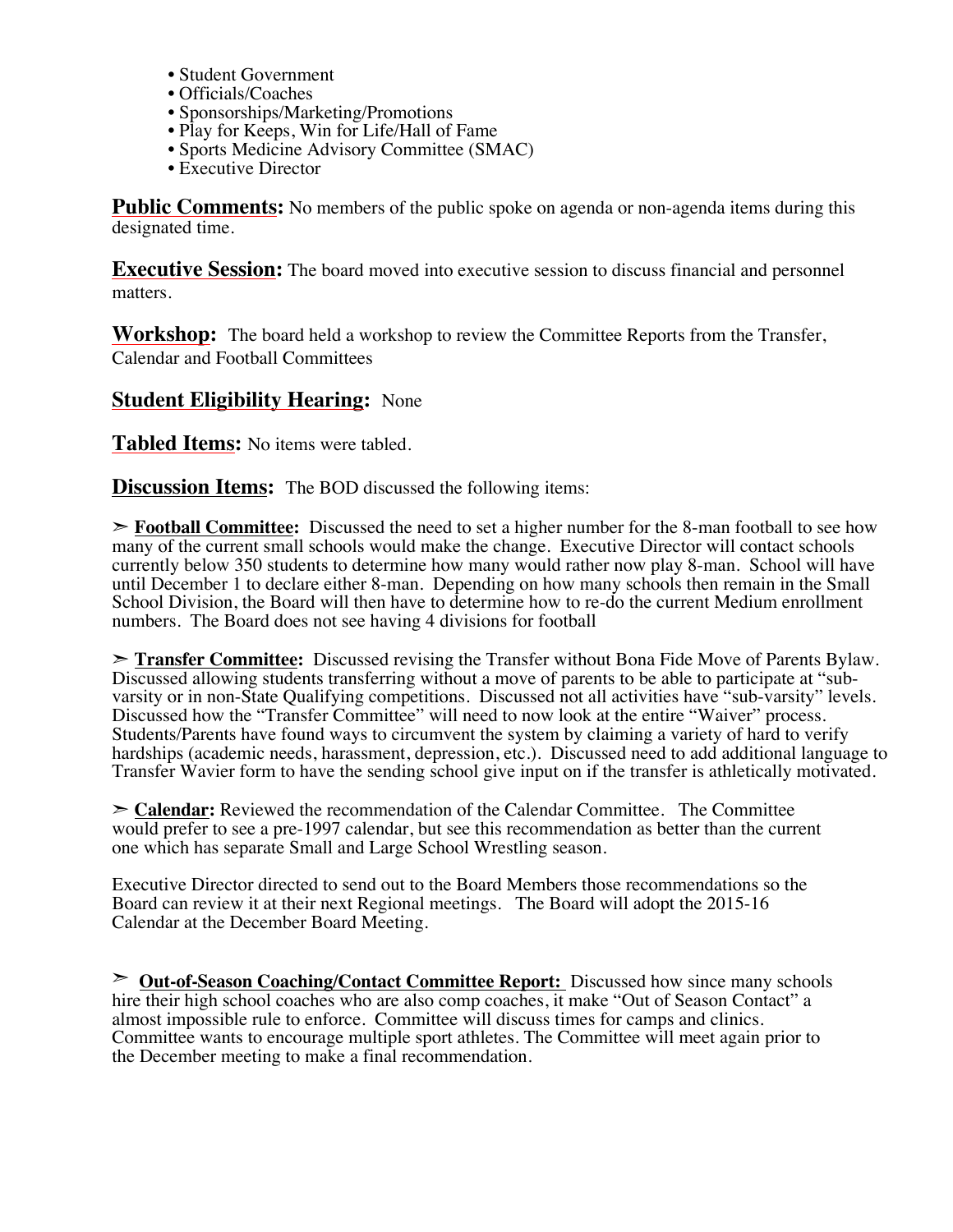➣ **First Draft of 2015-16 Season Calendar:** ASAA will send out as per recommendation of Calendar Committee with the following additions:

adding a week a to Nordic Coed Soccer will end one week earlier

➣ **Student Government Committee:** Reviewed the history from last year. Became apparent that there were some financial struggles; ASAA agreed to provide \$10,000 if AASG would be needing financial support. Fortunately, AASG did not need to use the \$10,000.

The Committee has only met once to discuss several items:

No defined mission for Student Government in many member schools.

The advisors role has diminished over the past few years to a role of a chaperone. The committee determined that AASG need to provide advisor training for their role as "advisor."

AASG's Executive Director will be looking for resources while attending the National Conference .

The Committee will also be looking to find more members from schools currently doing well in Student Government.

#### ➣ **Basketball:**

**Mandatory Reporting of Scores:** Discussed the need to have all 3A and 4A schools report their game scores within 48 hours using ASAA365, so that the ASAA can gather the information need for managing the WPI. Also noted ASAA365 has been expanded to add "C" and "JV" team for all 3A and 4A schools.

**1A and 2A Tournament Format**: Review the proposal of Region 1 to split the 1A Tournament into two separate tournaments based on school size. These proposal was withdrawn pending the outcome of the proposed calendar change. If the basketball tournament is split into separate weekends for the  $1A/2A$  and  $3A/4A$  tournaments, there would be no reason to change format.

**1A/2A Tournament Venue:** The Board had toured the Alaska Airlines Arena the night prior to this discussion. While there are concerns related to the lack of parking, the pros of hosting the tournament in the new arena outweigh the cons.

**3A "at large" berths:** Board Members reported how their Regions felt about the concept. Most reported they wanted to see how the WPI works this year before taking additional action.

**Seeding the 1A and 2A Tournaments:** Discussed ways to improve the current system by having a committee seed the 1A and 2A Basketball Tournaments. What would the criteria be for seeding for committee to follow? BOD authorized ASAA to form a committee as to how seeding will work. Executive Director will chair a committee to develop a system for seeding the 2A & 1A basketball tournaments. Further discussion and possible action for December meeting.

➣**Girls Wrestling Update**: Board reviewed a request to add a 113 weight class but decided not to make a change since the season had already started. Discussed that after this season changes would most likely be needed. Clarified that girls were allowed to wrestle against boys during the regular season, but not at the conference tournaments. Clarified that 100 girls must be on school's master eligibility list by October 17 for small schools and November 21 for Large schools in order for the girls tournament to proceed.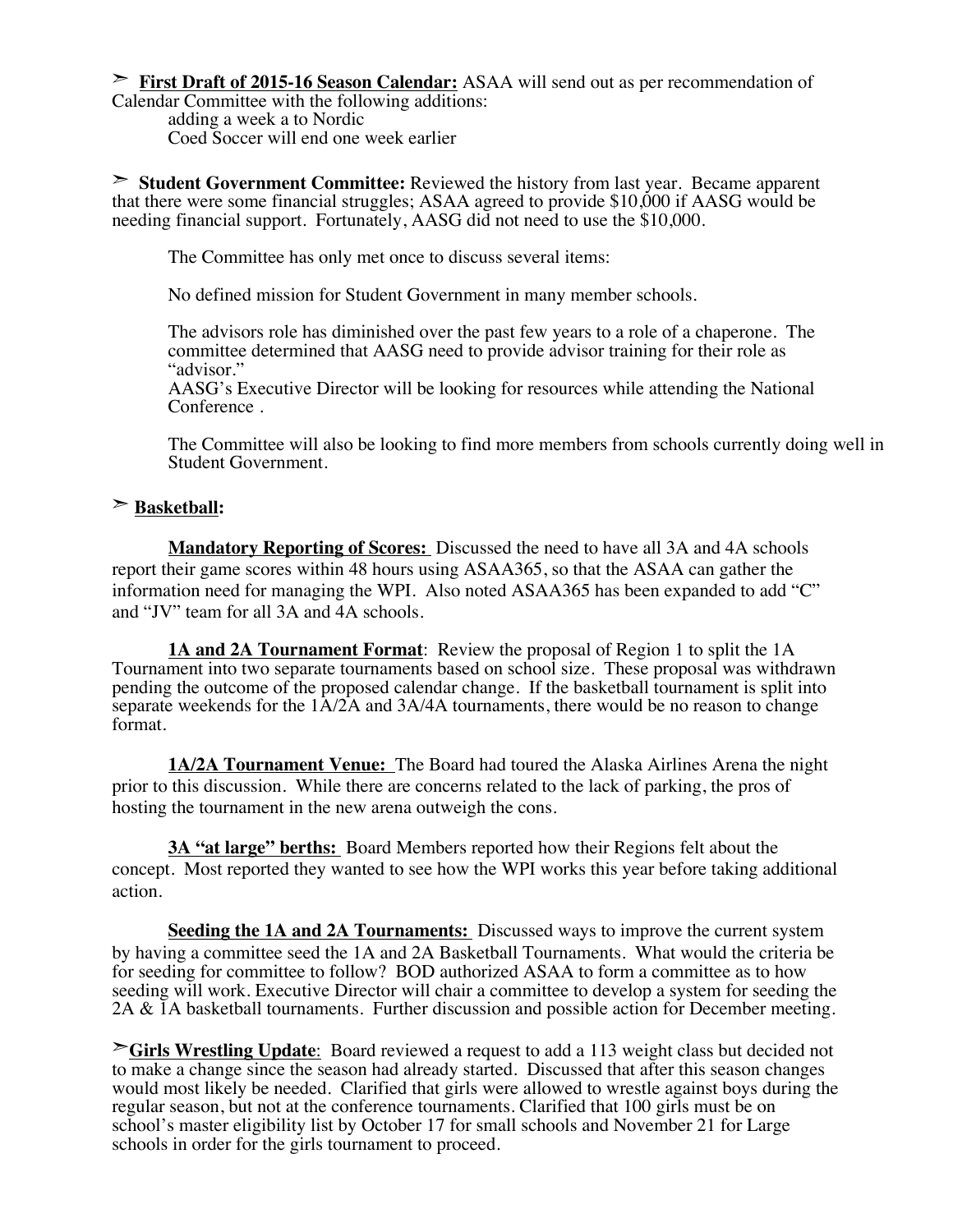➣ **Policy – Transgender Students in Interscholastic Athletics:** The SMAC Committee discussed the issue and will help in the development of a policy. In a review of several state policies there seem to be two basic systems for determining which gender a trans-gendering student may participate: Either require those student to follow NCAA guidelines (if trans gendering from female to male can start playing immediately; if transitiong from male to female must follow and present medical procedures for one year.) or let schools determine the gender (by considering how has student self identified and which gender the parents consider the student.)

Executive Director would like ASAA Board to allow schools to make determination. This issue is about inclusion for students to participate without crossing the line for competitive advantage

Other challenge – what do you do when another school challenges the decision/determination of allowing a student to play on a team that may seem to create a competitive advantage.

Will continue to work with School Board Association and other agencies to develop a policy for ASAA. The goal is to have a policy by the end of the school year.

➣**Alaska Youth Military:** The Executive Director noted at since there is long-standing history of granting academic waivers for students returning from the AYM, it should be included in the handbook so all school were aware of the practice. The issue is students leaving AYM often have no grades for the spring semester. The Board discussed the concept of waiving the 10 practice rule as the students engage in physical training while at AYM. However, since the activities in PT differ from those in sport practice no waiver should be granted for practices.

➣**World Language Declamation Directors**: ASAA is happy to report that two new WLD Directors have been hired. Kristi Sendan from Chugiak High and Elizabeth Dick from South High will be directing the event this year.

➣**Special Olympics Update:** Sarah Arts and Jim Balamaci presented an update the Unified Track Program. There were 76 students that participated last year and of those 32 athletes advanced to the state track meet. Plans are now to work on eligibility for Unified Sport Athletes, adding some schools in Fairbanks and Region 1 and adding basketball as a sanctioned sport. In addition Special Olympics is hoping to add more culminating events throughout the year for Unified Sport athletes in various sports.

➣**State 1/2/3A Track and Field- Discussed a request from Region 3 to** qualify 16 athletes to the state track meet. The ASAA Staff and Board iscussed how this would this affect the length of time for the meet. ASAA staff believes this would either create the need for a three-day meet or a meet with "no down time between events." It would also impact the number of volunteers needed. Discussed how originally the BOD did not include extra athletes because they were not competitive. ASAA Staff noted the improvement in competitiveness in 3A, but also noed the number of small schools participating has grown. ASAA Staff will develop a schedule and the Board will discuss this in their regional meetings. Discussion for December meeting.

➣**8th Grade Student Eligibility: Reviewed a letter from** Ninilchik **requesting all 1A Schools be allowed to use 8th grade students for team sports.** Region 1 does not support such a change as the intent of the  $8<sup>th</sup>$  grade rule is to allow teams to form for participation, not displace high school students. Unless a Region ask for it to be discussed again, this item will be dropped.

➣**Mixed Six Volleyball:** Due to the increase in schools participating Region 1 requested the Kuskokwim Conference to be split into two conference with one berth each. Currently there are 18 schools that may be participating in the conference tournament. This creates difficulty in both cost of travel and length of tournament. ASAA Staff noted that concerns that increasing team might make it impossible for the teams eliminated by Thursday to have the time to get an additional game later in the tournament. Region 2 is also in favor expanding the tournament, but